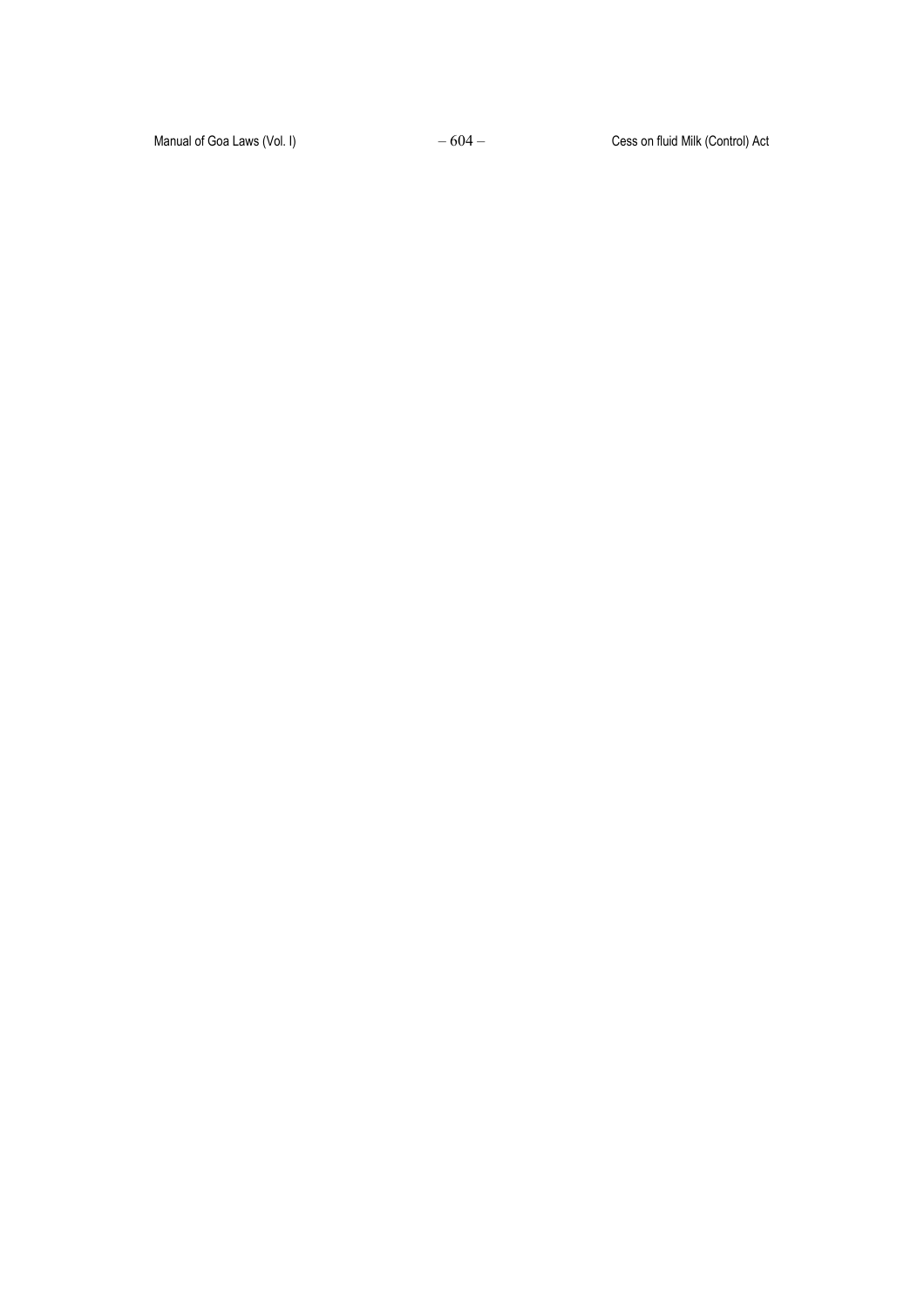## **The Goa Cess on Fluid Milk (Control) Act, 2000**

**The Goa Cess on Fluid Milk (Control) Act, 2000 (Goa Act 24 of 2000) [28-8-2000]** [Published in Official Gazette, Series I No. 22 (Extraordinary No. 2) dated 5-9-2000] and came into force on 5-3-2001, published in the O. G., Sr. I No. 47 (Extraordinary No. 3) dated 26-2-2001.

## **Arrangement of Sections**

|   | Short title and commencement              |
|---|-------------------------------------------|
|   | <b>Definitions</b>                        |
| 3 | <b>Appointment of Competent Authority</b> |
|   | Levy and collection of Cess               |
| 5 | <b>Crediting proceeds of Cess</b>         |
|   | <b>Penalties</b>                          |

|    | Power of the Government to exempt or<br>reduce Cess |
|----|-----------------------------------------------------|
| -8 | <b>Power to remove difficulties</b>                 |
| -9 | Powers to make rules                                |
| 10 | <b>Other Laws not affected</b>                      |

## **GOVERNMENT OF GOA Department of Law and Judiciary Legal Affairs Division**

## — **Notification**  7/34/2000/LA

The Goa Cess on Fluid Milk (Control) Act, 2000 (Goa Act 24 of 2000), which has been passed by the Legislative Assembly of Goa on 26-7-2000 and assented to by the Governor of Goa on 28-8-2000, is hereby published for general information of the public.

*S. G. Marathe,* Under Secretary (Drafting).

Panaji, 5<sup>th</sup> September, 2000.

# **The Goa Cess on Fluid Milk (Control) Act, 2000**

——

(Goa Act 24 of 2000) [28-8-2000]

AN

## ACT

*to provide for levy and collection of cess on fluid milk and augment the dairy production and to make the State of Goa self reliant as far as milk production is concerned and to regulate the use of facilities and infrastructure, etc. provided in the State of Goa and for matters connected therewith.* 

Be it enacted by the Legislative Assembly of Goa in the Fifty-first Year of the Republic of India as follows:—

**1. Short title and commencement.—** (1) This Act may be called the Goa Cess on Fluid Milk (Control) Act, 2000.

(2) It extends to the whole of the State of Goa.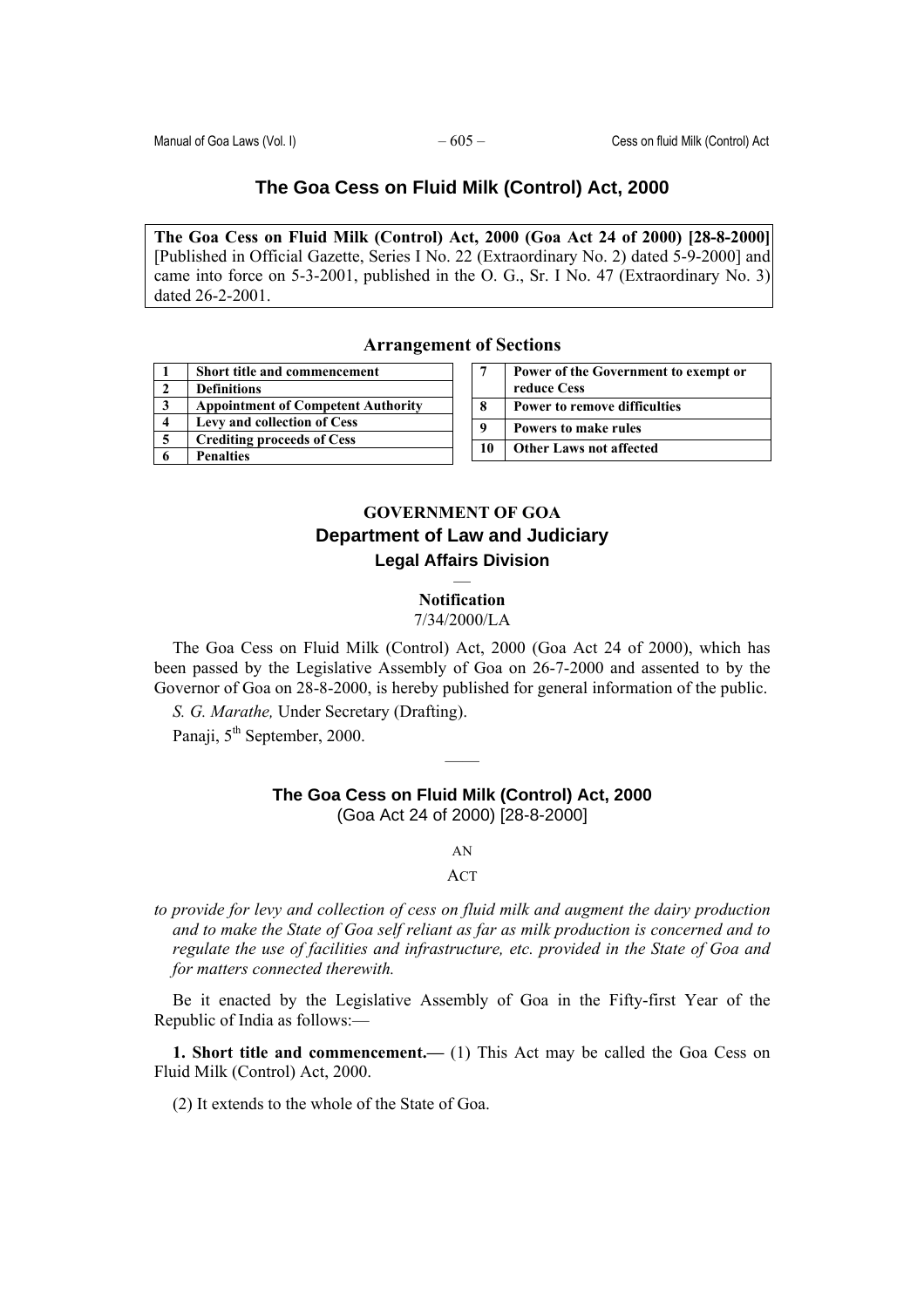(3) It shall come into force on such date as the Government may, by notification in the Official Gazette, appoint <sup>1</sup>[came into force on 5-3-2001].

**2. Definitions.—** In this Act, unless the context otherwise requires,—

(a) "Competent authority" means a person or body of persons appointed by the Government under section 3 of this Act;

(b) "Government" means the Government of Goa;

 (c) "fluid milk" means milk pasteurized or otherwise in sachet or barrel, in cans or any other container.

(d) "Official Gazette" means the Official Gazette of the Government;

(e) "prescribed" means prescribed by the rules made under this Act.

**3. Appointment of Competent Authority.—** The Government may, by notification in the Official Gazette, appoint any person or a body of persons to perform the functions of competent authority under this Act for such area as may be specified in the notification.

**4. Levy and collection of Cess.—** (1) There shall be levied and collected a cess on fluid milk in the State of Goa upon use of any facilities, infrastructure or any other amenities belonging to or provided by the State for consumption, at rates as may be prescribed, retrospectively or prospectively by the Government by Notification.

(2) The cess shall be assessed, levied and collected in such manner, and in such instalments, if any, as may be prescribed.

(3) The cess levied shall be in addition to any other taxes, permission fees, licence fees.

**5. Crediting proceeds of Cess.—** The proceeds of the cess collected under section 4 of this Act shall be credited to the Government treasury and shall be utilised to augment the dairy production so that the State of Goa becomes self reliant as far as milk production is concerned.

**6. Penalties.—** Whosoever fails to pay the cess levied under the provisions of section 4 of this Act within the period prescribed shall be punished with a fine of Rs. 500/- or ten times the cess payable, whichever is more.

**7. Power of the Government to exempt or reduce Cess.—** The Government may, if in its opinion, it is necessary in public interest so to do, by notification and subject to such restrictions and conditions and for such period as may be specified in the notification, exempt or reduce either prospectively or retrospectively, the cess payable under this Act, by any specified class of producers or class of dealers in fluid milk.

**8. Power to remove difficulties.—** If any difficulty arises in giving effect to the provisions of this Act, the State Government may, by notification, make such provisions as appear to it be necessary or expedient for removing the difficulty.

**9. Powers to make rules.—** The Government may, subject to the condition of previous publication make rules for the purposes of carrying out the provisions of this Act.

 $\overline{\phantom{a}}$ 

<sup>1</sup> Published in the Official Gazette, Series I No. 47 (Extraordinary No. 3) dated 26-2-2001.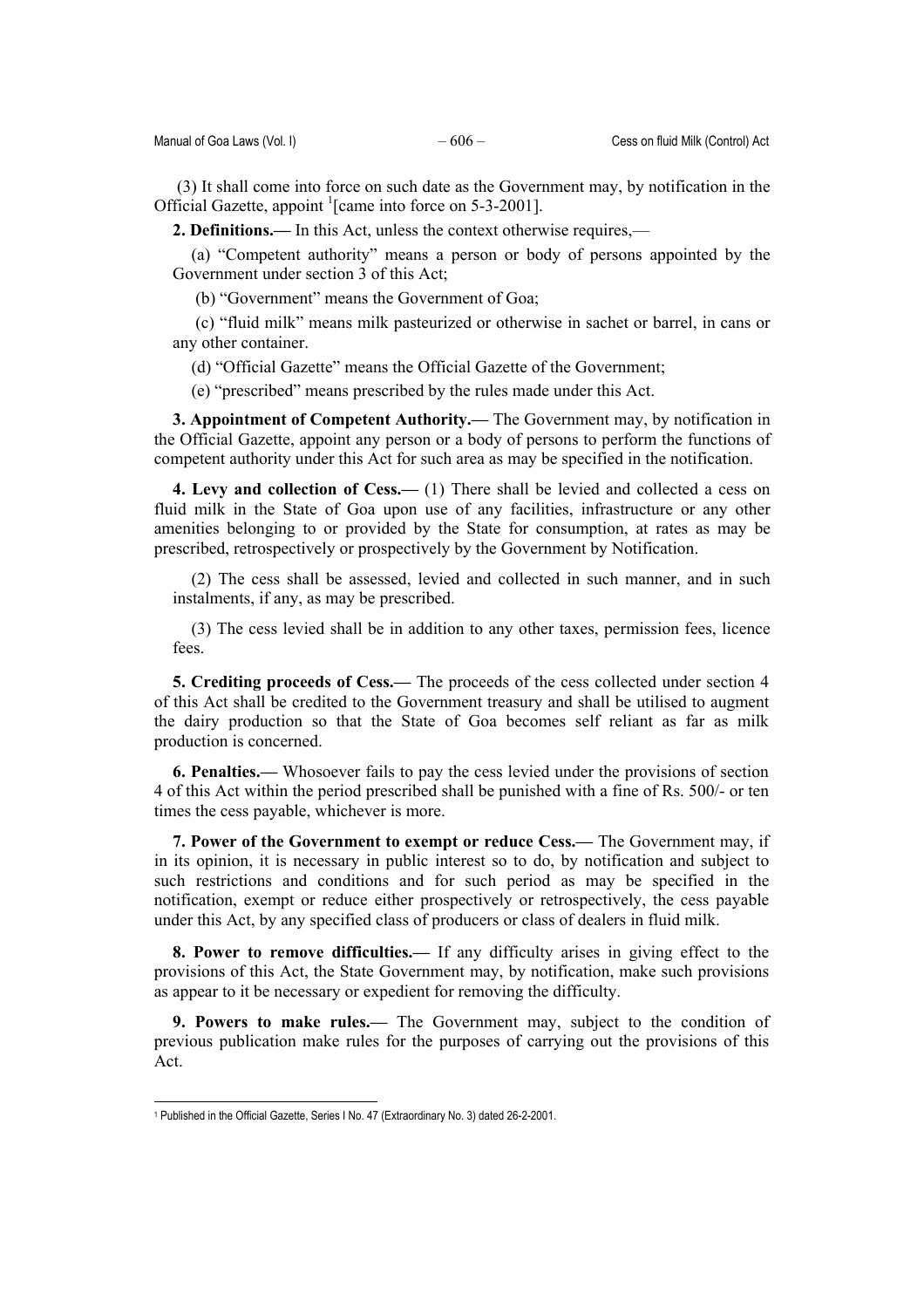**10. Other Laws not affected.—** The provisions of this Act are in addition to and not in derogation of the provisions of any other law for the time being in force.

Secretariat Annexe, R. RAGHURAMAN, Panaji. Secretary to the Government of Goa, Dated: 5-9-2000. Law Department (Legal Affairs).

#### **Notification**

 $\mathcal{L}_\text{max}$ 

## No. 12/3/15/2001-AH

In exercise of the Powers conferred by section 3 of the Goa Cess on Fluid Milk (Control) Act, 2000 (Goa Act 24 of 2000) (hereinafter called the "said Act"), the Government of Goa hereby appoints the Assistant Directors of the Veterinary hospitals and the Veterinary Officers of the Veterinary dispensaries of the Department of Animal Husbandry and Veterinary Services of the Government of Goa, to perform the functions of the competent authority under the said Act, for the areas under their jurisdiction, with immediate effect.

By order and in the name of the Governor of Goa.

*Dr. H. K. Malviya,* Director (A. H.) & ex-officio, Joint Secretary.

Panaji,  $29<sup>th</sup> March, 2001$ .

## **Department of Animal Husbandry**

 $\frac{1}{2}$ 

## **Directorate of Animal Husbandry & Veterinary Services**   $\mathcal{L}_\mathcal{L}$

## **Notification**

## 12/3/15/2000-AH

Whereas certain draft rules which the Government of Goa proposes to make under section 9 of the Goa Cess on Fluid Milk (Control) Act, 2000, were published under Notification No. 12/3/15/2000-AH dated 26-4-2001 of the Department of Animal Husbandry, Government of Goa, inviting objections and suggestions, in respect of the said draft rules from all persons likely to be affected thereby before expiry of twenty days from the date of publication of the said Notification in the Official Gazette;

And whereas the said Gazette was made available to the public on 3-5-2001;

And whereas no suggestions and objections have been received from the public on the said draft rules by the Government.

Now, therefore, in exercise of the powers conferred by section 9 of the Goa Ces on Fluid Milk (Control) Act, 2000 (Goa Act 24 of 2000), the Government of Goa hereby makes the following rules, namely:—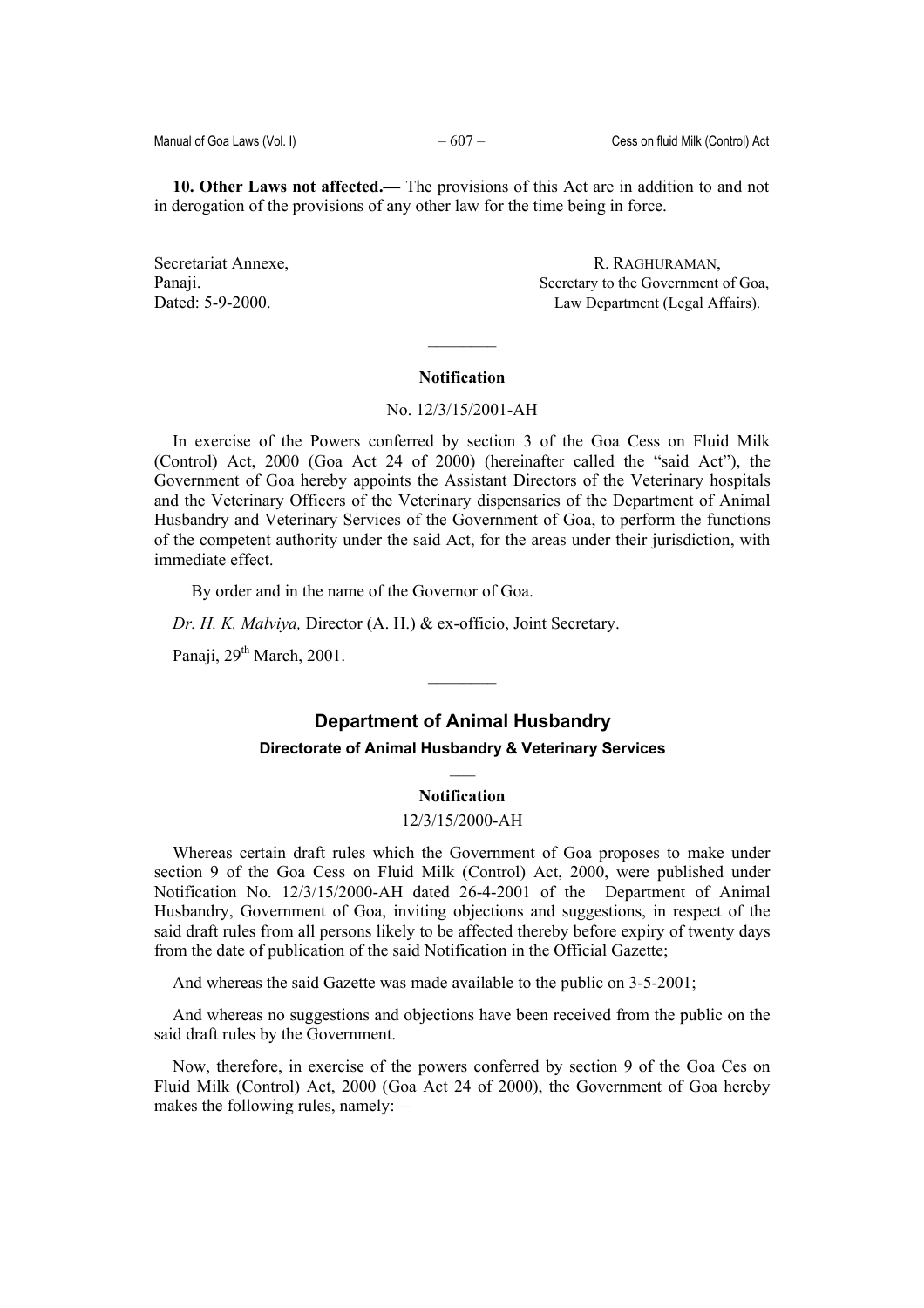l

**1. Short title and commencement.—** (1) These rules may be called the Goa Cess on Fluid Milk (Control) Rules, 2001.

(2) They shall come into force at once.

**2. Definitions.—** In these rules, unless the context otherwise requires,—

(a) "Act" means the Goa Cess on Fluid Milk (Control) Act, 2000 (Goa Act No. 24 of 2000);

(b) "Certificate" means a certificate issued under these rules;

(c) "Cess" means any cess or fees leviable under the provisions of the Act;

(d) "Form" means a form appended to these rules;

(e) "Government treasury" means any taluka treasury in the State of Goa or sub-treasury in the State of Goa, Reserve Bank of India, or branch of the State bank of India or its Subsidiary situated in the area in which the dealer concerned has his place of business or the head office if the business is carried at more than one place in the State of Goa;

(f) "Section" means the section of the Act;

(g) words and expressions used in these rules but not defined shall have the same meaning as respectively assigned to them in the Act.

**3. Rates of cess on fluid milk.—** (1) A cess at the rate of 15 paise per every litre shall be levied on the fluid milk brought into the State of Goa meant for sale by any organization or individual, in bulk or in packets, sachets, tetrapacks, cans etc.

 $^{2}[$ <sup>c</sup>(1) There shall be levied and collected a cess at the rate of fifteen paise per every litre of fluid milk meant for sale within the State of Goa by any organization or individual, in any form or in any packing";]

(2) The competent authority shall assess the quantity of fluid milk  $\frac{3}{7}$  ]. Such quantity of fluid milk shall be assessed by volume.

(3) The cess amount shall be collected in advance on the first and sixteenth day of every calendar month.

(4) The certificate to sell milk and receipt of payment of cess shall be issued by the competent authority in Form-I and II hereto respectively.

**4. Proceeds of the cess collected by the competent authority to be deposited in the Government treasury.—** The proceeds of the cess collected by the competent authority shall be immediately credited into the Government treasury by challan in quadruplicate in Form III hereto.

**5. Penalty.—** Whoever fails to pay the cess in terms of rule 3 above shall be liable for penalty of Rs. 500/- or ten times the cess payable, whichever is more.

<sup>&</sup>lt;sup>2</sup> Inserted by Notification No. 12-3-15-AH/2003-04, published in the O. G., Series I No. 14 (Extraordinary No. 3) dated<br>4-7-2003.amended Goa Cess on Fluid Milk (Control) Rules 2001.

<sup>&</sup>lt;sup>3</sup> Omitted "entering in the State of Goa" by Notification No. 12-3-15-AH/2003-04, published in the O. G., Series I No. 14 (Extraordinary No. 3) dated 4-7-2003.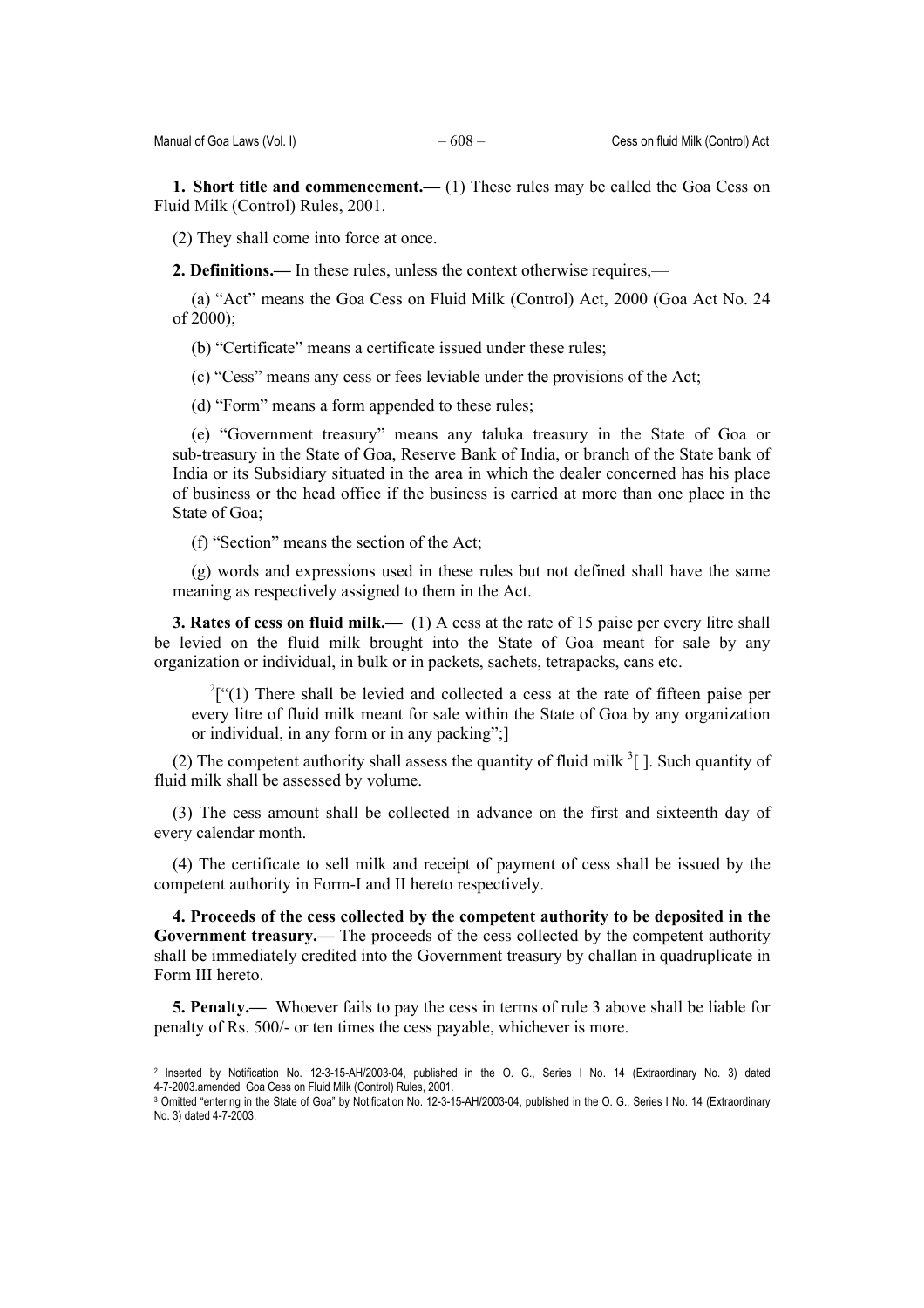Manual of Goa Laws (Vol. I) – 609 – Cess on fluid Milk (Control) Act

## FORM - I [*See* rule 3(4)]

Certificate No.

M/s……………………………………………………………………………...…………....... address…………………………………………………………………………………….................. .................... is hereby granted permission to sell fluid milk as described below from …….............. to ………………….. Standard of milk

This Certificate will be revoked if there is breach of any rules or it was obtained by misrepresentation.

**Competent Authority** 

Dated: …………………….

FORM - II [*See* rule 3(4)]

|  | <b>Competent Authority</b> |
|--|----------------------------|

Place: Date:

#### FORM - III

 $\frac{1}{2}$ 

#### **CHALLAN**

## *(See* rule 4)

Head of Account…………………………………… Sub-Head …………………………………………...

Challan of cess paid to the Treasury/Sub-Treasury/State Bank of India/Reserve Bank of India.

Signature of the Depositor